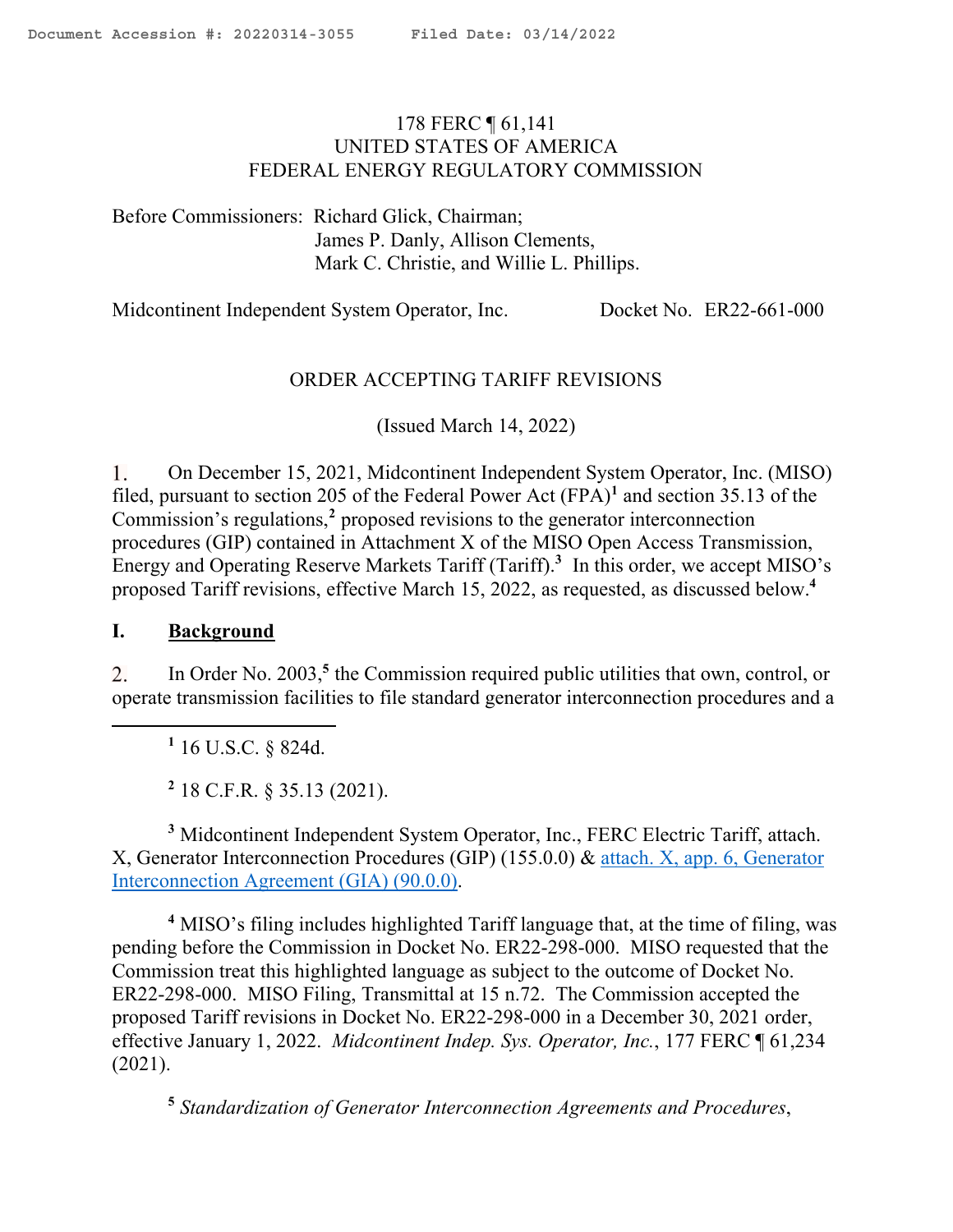## Docket No. ER22-661-000 - 2 -

standard agreement to provide interconnection service to generating facilities with a capacity greater than 20 megawatts (MW). To this end, the Commission adopted the *pro forma* Large Generator Interconnection Procedures (LGIP) and *pro forma* Large Generator Interconnection Agreement (LGIA) and required all public utilities subject to Order No. 2003 to modify their tariffs to incorporate the *pro forma* LGIP and LGIA.**<sup>6</sup>**

3. The Commission permitted transmission providers to seek variations from the *pro forma* LGIP and LGIA if those variations were "consistent with or superior to" the terms of the *pro forma* LGIP and LGIA.**<sup>7</sup>** In addition, the Commission indicated that it would allow regional transmission organizations and independent system operators (RTO/ISO) to propose independent entity variations for pricing and non-pricing provisions, stating that RTOs/ISOs have different operating characteristics due to their sizes and locations and that an RTO/ISO is less likely to act in an unduly discriminatory manner than a transmission provider that is also a market participant.**<sup>8</sup>** The Commission found that RTOs/ISOs "shall therefore have greater flexibility to customize [their] interconnection procedures and agreements to fit regional needs."**<sup>9</sup>**

# **A. MISO's Current Generator Interconnection Study Process**

Since the issuance of Order No. 2003, MISO has submitted several queue reform 4. proposals to improve its GIP and address the needs of its customers and stakeholders. In 2016, MISO proposed its current three-phase Definitive Planning Phase (DPP) process to study and review interconnection requests. The DPP is a sequential review process that facilitates a structured study and restudy of proposed generation projects to determine whether there is available transmission capacity to accommodate their interconnection or

<sup>7</sup> *Id.* PP 825-826. The Commission also permitted transmission providers to justify a variation from the *pro forma* LGIP or LGIA based on regional reliability requirements and required transmission providers to submit these regional reliability variations to the Commission for approval under the relevant reliability standard. *Id.*  PP 824, 826.

**8** *Id.* P 827.

**9** *Id.* 

 $\overline{a}$ 

Order No. 2003, 104 FERC ¶ 61,103 (2003), *order on reh'g*, Order No. 2003-A, 106 FERC ¶ 61,220, *order on reh'g*, Order No. 2003-B, 109 FERC ¶ 61,287 (2004), *order on reh'g*, Order No. 2003-C, 111 FERC ¶ 61,401 (2005), *aff'd sub nom. Nat'l Ass'n of Regulatory Util. Comm'rs v. FERC*, 475 F.3d 1277 (D.C. Cir. 2007).

**<sup>6</sup>** Order No. 2003, 104 FERC ¶ 61,103 at PP 1-2.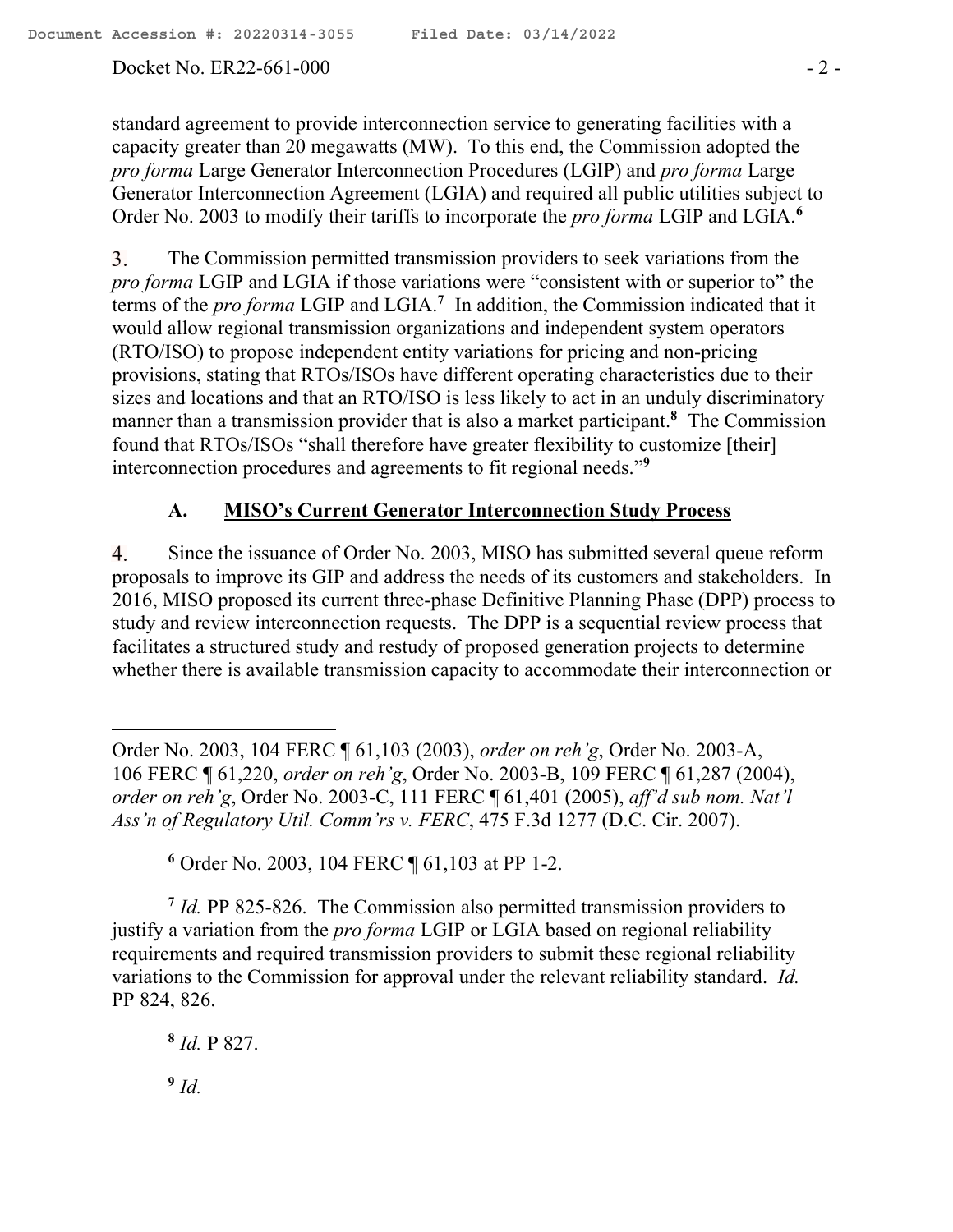Under the current procedures, MISO conducts one system impact study in each of 5. the three DPP phases (i.e., a preliminary system impact study in DPP Phase I, a revised system impact study in DPP Phase II, and a final system impact study in DPP Phase III) to account for project withdrawals and to refine and update the analysis.**<sup>11</sup>** In addition, each DPP phase provides for model building and review and is separated from the next DPP phase by an interconnection customer decision point (Decision Point).**<sup>12</sup>** The Decision Points allow interconnection customers to evaluate study results and decide whether to proceed to the next phase of the study process or to withdraw their interconnection requests.

6. In addition, under the DPP process, MISO conducts a facilities study in two parts. The first portion of the facilities study estimates the cost and time required to construct the interconnection facilities needed to interconnect the proposed generating facility near the requested point of interconnection. This first portion of the facilities study begins on the first day of DPP Phase II, and MISO must complete the study, using Reasonable Efforts, within 90 calendar days.**<sup>13</sup>** The second portion of the facilities study (network upgrade facilities study) estimates the cost and time required to build the necessary network upgrades that are identified in the final system impact study. This second portion of the facilities study begins after MISO issues the final system impact study report in DPP Phase III, and MISO must complete the study, using Reasonable Efforts, within 90 calendar days.**<sup>14</sup>**

 $7<sub>1</sub>$ After MISO completes all required interconnection studies, interconnection customers may proceed to negotiation and execution of a generator interconnection agreement (GIA) and, as applicable, facilities construction agreement(s) (FCA) and/or

**<sup>10</sup>** *Midcontinent Indep. Sys. Operator, Inc*., 158 FERC ¶ 61,003, *order on reh'g*, 161 FERC ¶ 61,137 (2017).

**<sup>11</sup>** MISO, Tariff, attach. X, §§ 7.3.1, 7.3.2, & 7.3.3.

**<sup>12</sup>** *Id.* §§ 7.3.1, 7.3.1.4, 7.3.2, 7.3.2.4, & 7.3.3.

**<sup>13</sup>** *Id*. § 7.3.2.5. The GIP defines Reasonable Efforts as, "with respect to an action required to be attempted or taken by a Party under the Generator Interconnection Agreement, efforts that are timely and consistent with Good Utility Practice and are otherwise substantially equivalent to those a Party would use to protect its own interests." *Id.* § 1.

**<sup>14</sup>** *Id*. § 7.3.3.4.

 $\overline{a}$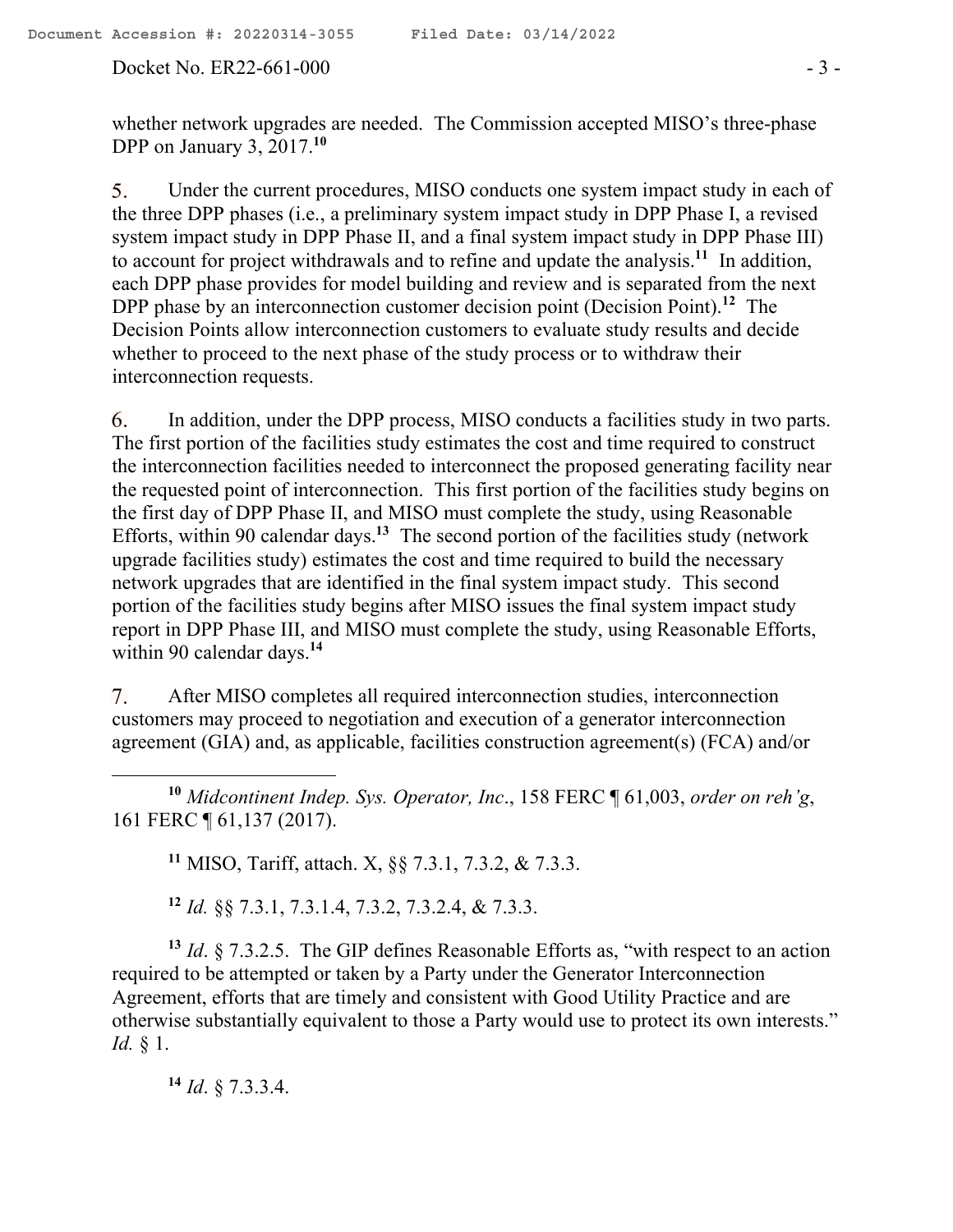Docket No. ER22-661-000 - 4 -

multi-party facilities construction agreement(s) (MPFCA). The Tariff requires MISO to use Reasonable Efforts to complete the DPP and GIA execution process within 505 calendar days. Under the current procedures, the GIA negotiation period cannot commence until all facilities studies are complete and the draft facilities study report is issued at the end of DPP Phase III, or upon agreement by all the parties that a facilities study is not required.<sup>15</sup> The parties to the draft GIA and, as applicable, draft FCA(s) and/or draft MPFCA(s), have 60 calendar days to negotiate the agreement(s). Following the negotiation period, the interconnection customer and the transmission owner have approximately 60 and 30 calendar days, respectively, to sequentially execute the GIA and, as applicable, FCA(s) and/or MPFCA(s), or direct MISO to file the agreement(s) with the Commission unexecuted. **16**

# **II. MISO's Filing**

8. MISO states that, although its current DPP process has performed reasonably well since its adoption in 2017, the overall length of the process has become an issue. MISO explains that the lengthy timeline to complete the DPP and GIA execution process has created challenges for MISO and its interconnection customers. While acknowledging that delays and uncertainties are often an unavoidable feature of the generator interconnection study process, MISO asserts that there are still ways to improve the process and make it more efficient.**<sup>17</sup>**

MISO states that it designed its proposal to solve challenges involving 9. misalignments and inefficiencies in the current GIP timeline. For example, MISO states that the current sequential GIP process does not allow interconnection customers that are ready and willing to proceed to GIA negotiation to do so until all required facilities studies are complete.**<sup>18</sup>** MISO asserts that interconnection customers should be able to initiate these tasks earlier in the process, provided they are willing to accept the resulting risks and uncertainties.

Further, MISO states that the current GIP timeline does not align with its annual 10. MISO Transmission Expansion Plan (MTEP) process.**<sup>19</sup>** MISO explains that this creates uncertainty in the assumptions used for its MTEP models because pending DPP projects

**<sup>15</sup>** *Id*. § 11.2.

**<sup>16</sup>** *Id*. §§ 11.2 & 11.3.

**<sup>17</sup>** MISO Filing, Transmittal at 3.

**<sup>18</sup>** MISO Filing, Witmeier Testimony at 6-8.

**<sup>19</sup>** *Id*. at 6.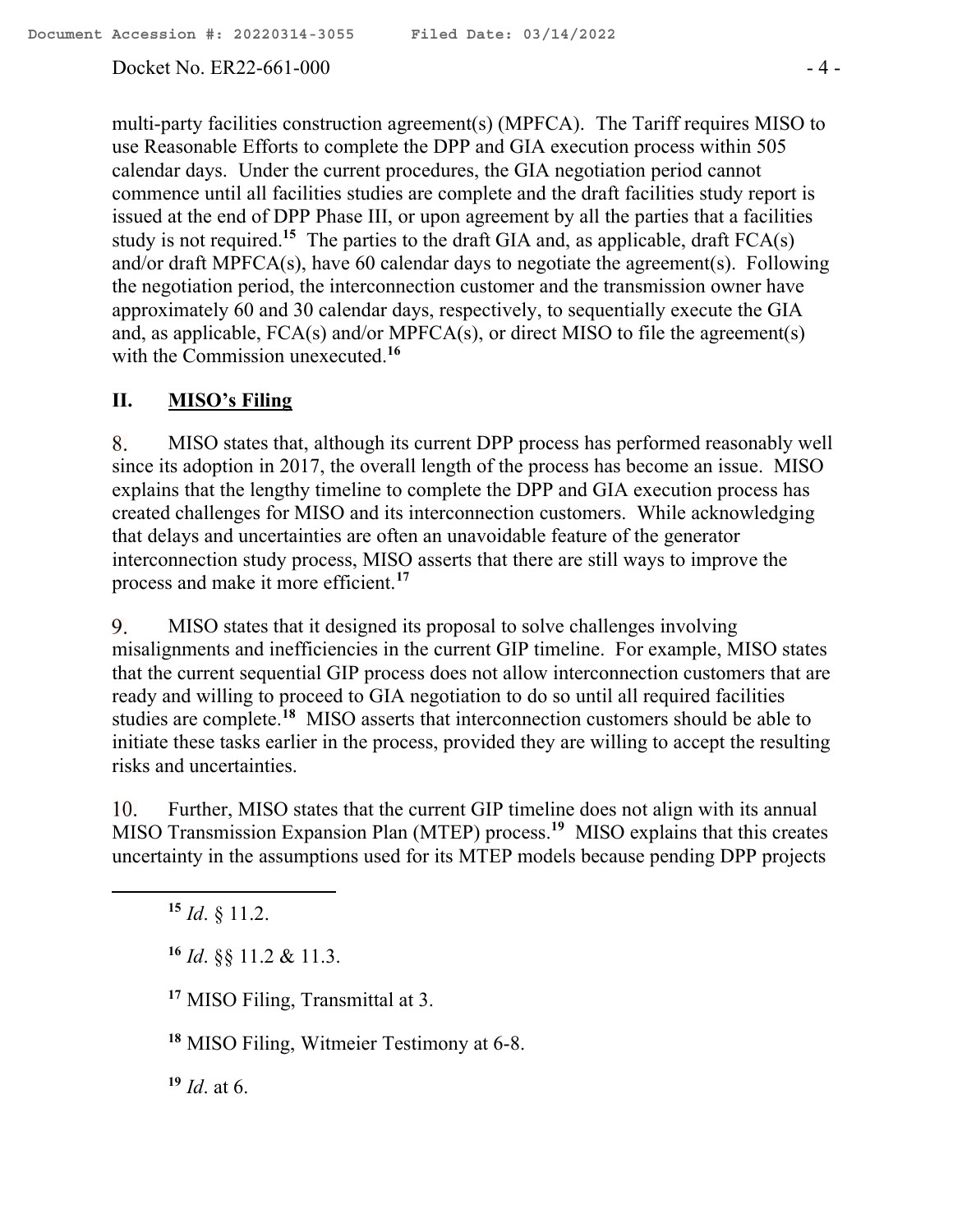#### Docket No. ER22-661-000 - 5 -

are not incorporated into the models until they are memorialized in a GIA. MISO further explains that if projects move faster through the DPP process, more projects and associated network upgrades will be included in the latest MTEP models, thereby improving their accuracy for MISO and its stakeholders who rely on the models. **20**

11. In addition, MISO states that the current GIP timelines do not always account for changes that have impacted, or have been introduced to, its generator interconnection study process over the years.**<sup>21</sup>** MISO states that, as a result, some of its GIP timelines no longer reflect the time required to complete the process. For example, MISO states that there is a lack of flexibility in its model building and updating process. MISO explains that, because that process relies upon data provided in the interconnection customer model review, the size and scope of the model updates may vary dramatically across different DPP phases and study cycles. As a result, MISO indicates that the current, inflexible time limits for model building are impractical.

According to MISO, its stakeholders have raised concerns about the length of the 12. current GIP timeline on several occasions.**<sup>22</sup>** MISO states that it has developed its proposal to address stakeholder concerns by harmonizing the current GIP timeline and process while preserving the overall efficiency and accuracy of the study process. MISO asserts that the proposed Tariff revisions are broadly supported by stakeholders and incorporate many proposals and improvements recommended by its stakeholders.

MISO explains that the proposed Tariff revisions create two different "paths" that 13. interconnection customers could follow during DPP Phase III: a default option (Default Path) and a second, alternate option (Optional Path). According to MISO, the Default Path substantially expedites the interconnection process, resulting in a GIP timeline of approximately 373 calendar days, while the Optional Path achieves some timing efficiencies, resulting in a timeline of approximately 463 days.**<sup>23</sup>**

MISO proposes that, under the Default Path, it will tender a draft GIA (and, if 14. applicable, a draft FCA and/or MPFCA), together with draft appendices completed to the extent practicable, within five business days after the issuance of the first portion of the facilities study and the final system impact study.**<sup>24</sup>** MISO proposes that it will perform

**<sup>20</sup>** *Id.* at 9.

**<sup>23</sup>** MISO Filing, Transmittal at 7.

**<sup>24</sup>** Proposed MISO, Tariff, attach. X, § 11.1.

**<sup>21</sup>** MISO Filing, Transmittal at 4; MISO Filing, Witmeier Testimony at 7.

**<sup>22</sup>** MISO Filing, Transmittal at 4; MISO Filing, Witmeier Testimony at 7.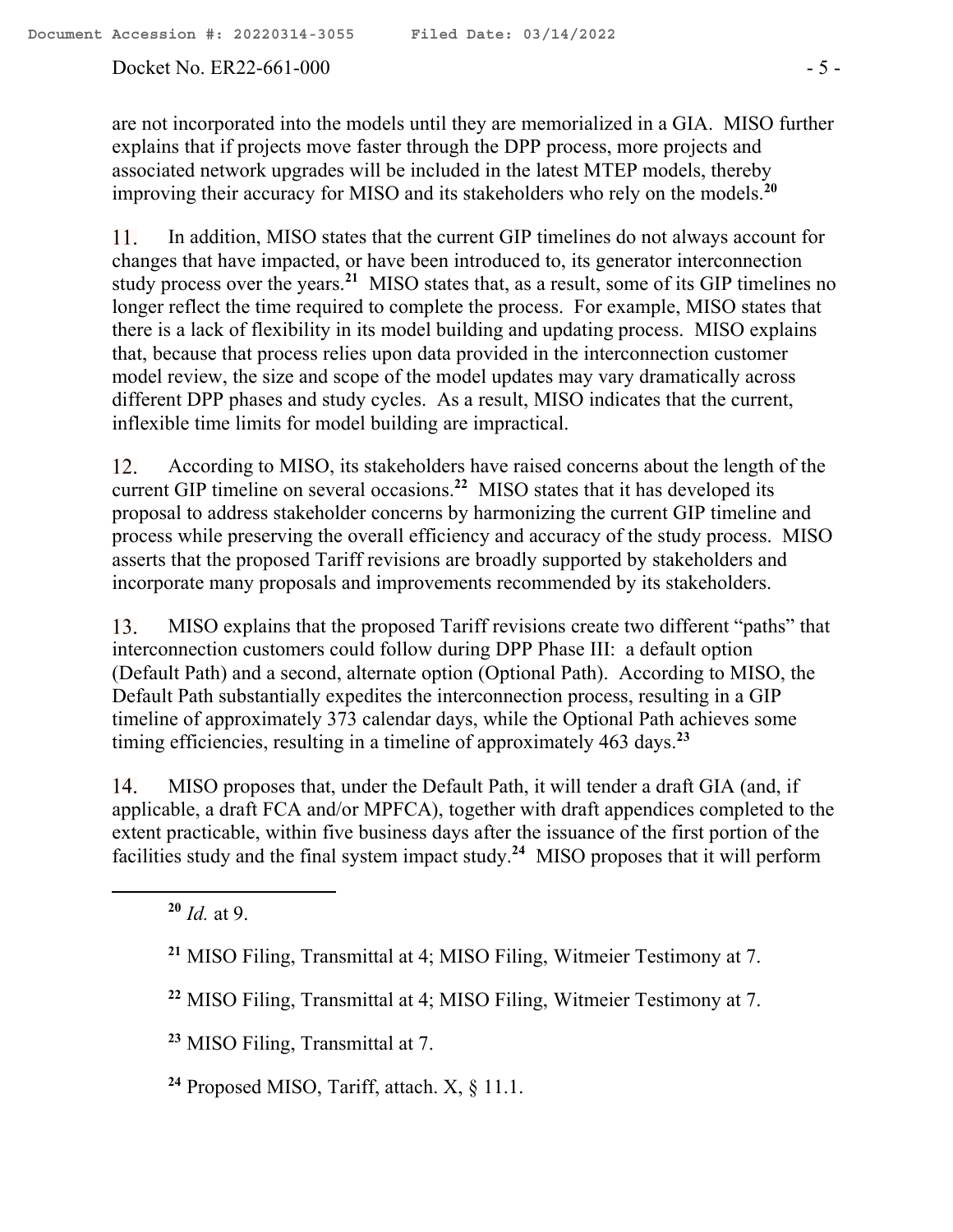#### Docket No. ER22-661-000 - 6 -

the second portion of the facilities study (i.e., the network upgrade facilities study) in parallel with GIA negotiation and execution. **25** MISO also proposes that at the request of any party, it will tender a draft GIA (and, if applicable, a draft FCA) within 10 calendar days of receiving the request, provided that the request is made after the completion of Decision Point II and issuance of the draft first portion of the facilities study.**<sup>26</sup>**

MISO also proposes Tariff revisions to accommodate GIA amendments under the 15. Default Option.**<sup>27</sup>** MISO states that such amendments only would become necessary if a network upgrade on the transmission system of the interconnection customer's interconnecting transmission owner were to be assigned to a single interconnection customer in a study cycle. According to MISO, in other circumstances, any network upgrade identified in the second portion of the facilities study would be included in an FCA or MPFCA, and therefore no GIA amendment would be required.**<sup>28</sup>**

 $16.$ MISO states that it proposed the Optional Path to accommodate customers that do not want to execute a GIA without having received the network upgrade facilities study. MISO explains that the Optional Path generally follows the current GIP sequence while achieving certain timing efficiencies.**<sup>29</sup>** MISO states that each interconnection customer will have the ability to choose between the Default and Optional Paths without undue discrimination or preference.**<sup>30</sup>**

MISO proposes several other timeline adjustments that apply to both the Default 17. and Optional Paths. MISO proposes replacing the unified model building and review deadline with only a model review deadline in each DPP phase.**<sup>31</sup>** MISO explains that

**<sup>25</sup>** MISO Filing, Transmittal at 7.

**<sup>26</sup>** Proposed MISO, Tariff, attach. X, § 11.1.

**<sup>27</sup>** MISO Filing, Transmittal at 8-9; *see also* Proposed MISO Tariff, attach. X, app. 6, § 11.3.1 (providing that network upgrade, system protection facilities, and distribution upgrades included in the GIA may be modified in the event that the network upgrades facilities study is completed after execution of the GIA).

**<sup>28</sup>** MISO Filing, Transmittal at 8.

**<sup>29</sup>** *See, e.g.*, Proposed MISO, Tariff, attach. X, § 11.3 (reducing overall timeline by providing for concurrent rather than sequential execution of the GIA by the parties).

**<sup>30</sup>** MISO Filing, Transmittal at 7. *See, e.g.*, Proposed MISO, Tariff, attach. X, § 11.2.1 (providing interconnection customers the option to postpone the start of the GIA negotiation period until the issuance of the network upgrade facilities study).

**<sup>31</sup>** Proposed MISO, Tariff, attach. X, §§ 3.4.2.1, 3.4.2.2, 3.4.2.3, 7.3.1, 7.3.2, &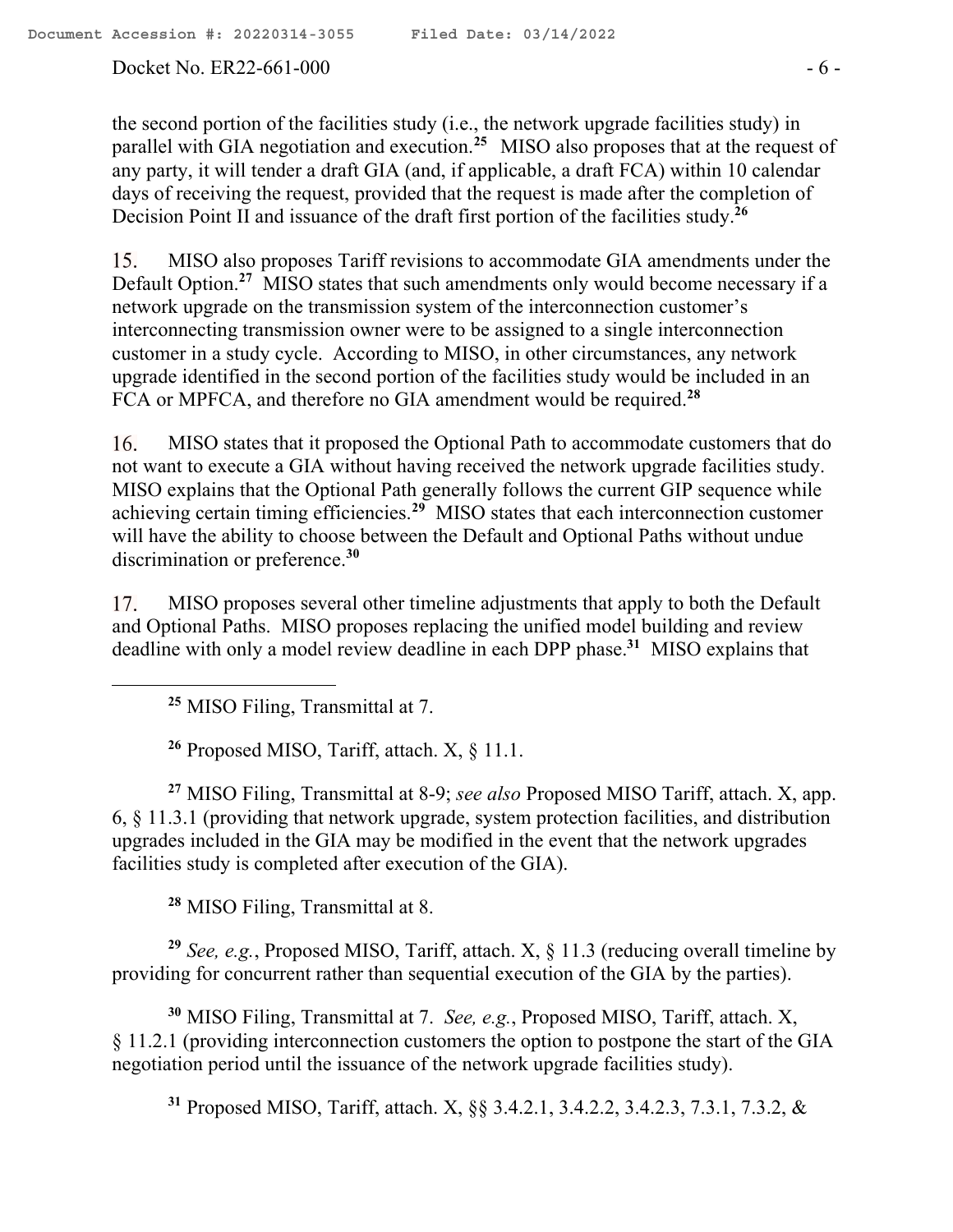$\overline{a}$ 

Docket No. ER22-661-000 - 7 -

these changes address the current lack of flexibility regarding the model building and updating process while providing a shorter overall GIP timeline.**<sup>32</sup>** MISO also proposes revisions that modify the number of days it has to complete the system impact studies that it performs in each DPP phase. **33** Further, MISO proposes revisions that allow the interconnection customer to request that the facilities studies be commenced earlier in the study process and proposes that the first portion of the facilities study will start no later than the first day of DPP Phase II. **34** MISO asserts that these revisions will streamline the GIP process and provide greater flexibility.

In addition, MISO proposes to revise the timelines for the negotiation and 18. execution of a GIA and, as applicable, FCA(s) and/or MPFCA(s) for both the Default and Optional Paths. Specifically, MISO proposes to shorten the negotiation period for the agreement(s) from 60 calendar days to 40 business days.**<sup>35</sup>** MISO also proposes that the interconnection customer and transmission owner execute the final GIA and, if applicable, final FCA(s) and/or final MPFCA(s), concurrently within 45 calendar days, rather than sequentially.<sup>36</sup> As a result, the proposed revisions compress the timelines for

**<sup>32</sup>** MISO Filing, Transmittal at 9; MISO Filing, Witmeier Testimony at 15.

**<sup>33</sup>** Proposed MISO, Tariff, attach. X, §§ 3.4.2.1, 3.4.2.2, 3.4.2.3, 7.3.1, 7.3.2, & 7.3.3.

**<sup>34</sup>** *Id.* §§ 7.3.1 (providing that the interconnection customer may request that MISO begin the first portion of the facilities study during DPP Phase I), 7.3.3.4 (providing that the interconnection customer may request that MISO begin the second portion of the facilities study after completion of Decision Point II and prior to the completion of the final system impact study, and requiring MISO to start the second portion of the facilities study no later than the day following the posting of the final system impact study), & 7.3.2.5 (providing that the first portion of the facilities study will start no later than the first day of DPP Phase II); MISO Filing, Witmeier Testimony at 15-16.

**<sup>35</sup>** Proposed MISO, Tariff, attach. X, § 11.2.

**<sup>36</sup>** *Id.* § 11.3. The current GIP provides a sequential timeline in which the interconnection customer has 60 calendar days to execute the agreements, followed by a 30-calendar day period for the transmission owner to execute the agreements. MISO Tariff, attach. X, §§ 11.2 & 11.3.

<sup>7.3.3;</sup> MISO Filing, Witmeier Testimony at 15.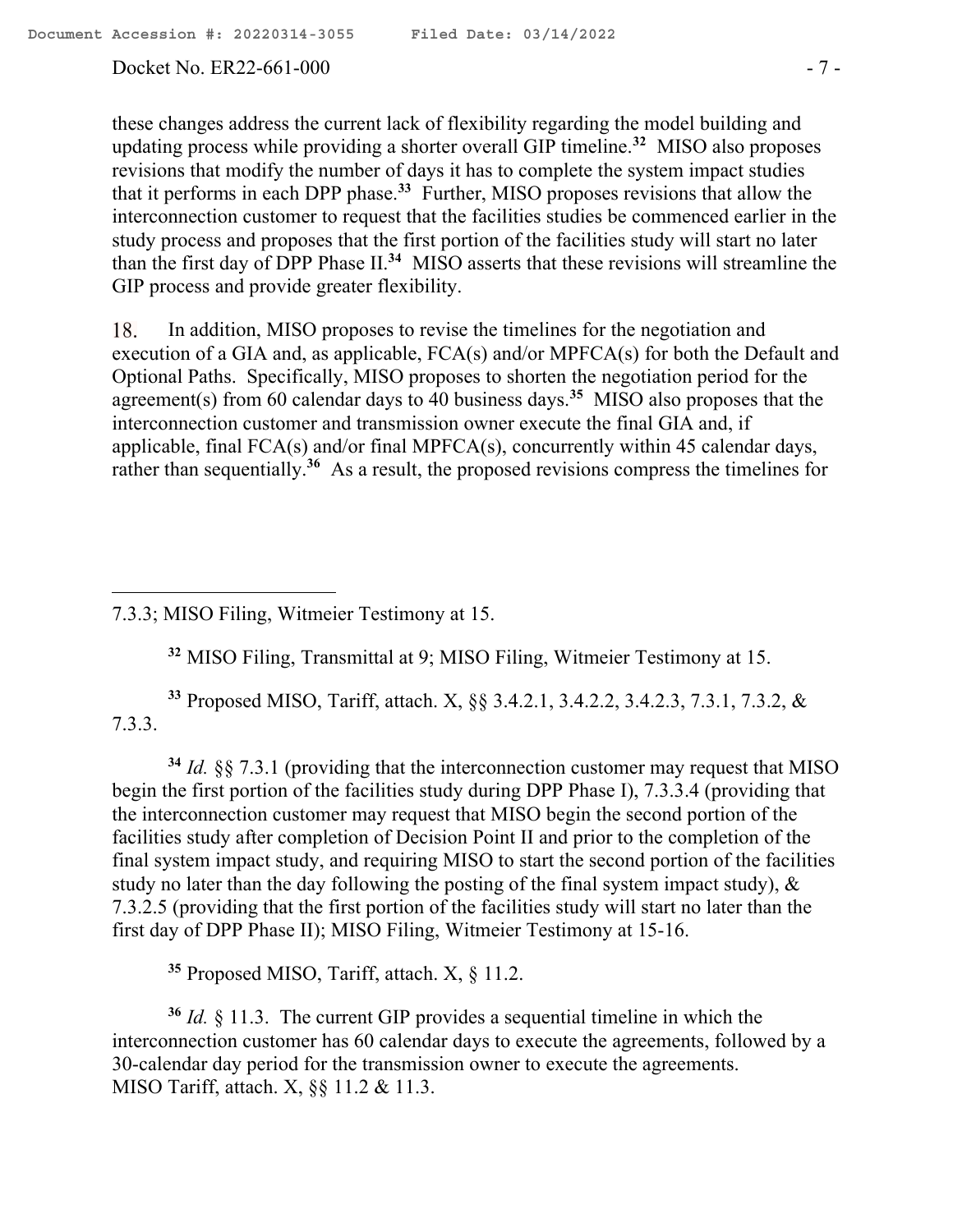the negotiation and execution of a GIA and, as applicable, FCA(s) and/or MPFCA(s), from approximately 150 to 108 calendar days.**<sup>37</sup>**

MISO also proposes a transition plan. Under the proposed transition plan, the new 19. GIP provisions will apply to all interconnection requests in MISO's interconnection queue that have not started the final system impact study in DPP Phase III as of the effective date of the revised GIP. **38** MISO asserts that this provision is just and reasonable because it appropriately protects interconnection customers' expectations and is consistent with transition procedures previously accepted by the Commission in MISO's prior queue reform efforts. **39**

MISO requests an effective date of March 15, 2022 for the proposed Tariff 20. revisions.**<sup>40</sup>**

MISO asserts that its proposal meets the independent entity variation standard 21. outlined in Order No. 2003.**<sup>41</sup>** MISO asserts that its proposal addresses a concrete need that has been identified and confirmed in the MISO stakeholder process. MISO contends that the supporting evidence demonstrates that the GIP process could be completed more expeditiously to unlock various efficiencies and to achieve important objectives, such as improved alignment with the MTEP process. MISO asserts that its proposal achieves these objectives by offering a carefully calibrated package of targeted timeline improvements to the current GIP process while maintaining the accuracy of interconnection study results.**<sup>42</sup>** MISO affirms that, under the proposed procedures, all interconnection customers will be treated fairly, without undue discrimination or preference. MISO asserts that, accordingly, the Commission should find the proposed Tariff revisions just and reasonable and consistent with the goals of Order No. 2003.

**<sup>38</sup>** Proposed MISO, Tariff, attach. X, § 5.9.

**<sup>39</sup>** MISO Filing, Transmittal at 9 (citing *Midcontinent Indep. Sys. Operator, Inc.*, 169 FERC ¶ 61,173, at P 82 (2019)).

**<sup>40</sup>** *Id.* at 1, 15.

 $\overline{a}$ 

**<sup>41</sup>** *Id.* at 6; MISO Filing, Witmeier Testimony at 5-9.

**<sup>42</sup>** MISO Filing, Transmittal at 7; MISO Filing, Witmeier Testimony at 3.

**<sup>37</sup>** MISO Filing, Witmeier Testimony, attach. 2.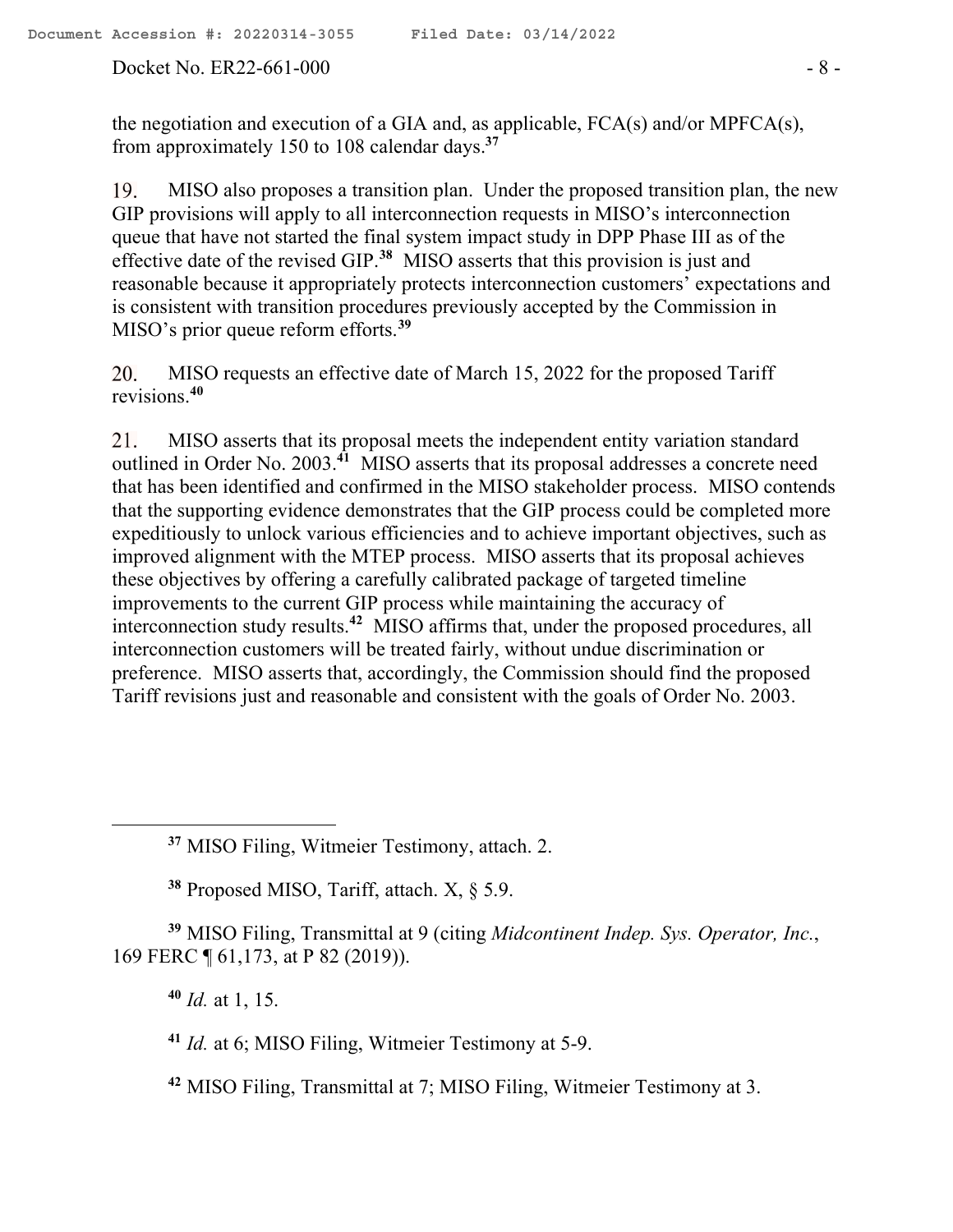Docket No. ER22-661-000 - 9 -

#### **III. Notice of Filing and Responsive Pleadings**

22. Notice of MISO's filing was published in the *Federal Register*, 86 Fed. Reg. 72,596 (Dec. 22, 2021), with interventions and protests due on or before January 14, 2022. **43** Timely motions to intervene were filed by: NextEra Energy Resources, LLC (NextEra); Alliant Energy Corporate Services, Inc.; American Electric Power Service Corporation, on behalf of its affiliate AEP Indiana Michigan Transmission Company, Inc.; Entergy Services, LLC, on behalf of Entergy Arkansas, LLC, Entergy Louisiana, LLC, Entergy Mississippi, LLC, Entergy New Orleans, LLC, and Entergy Texas, Inc.; Cooperative Energy; DTE Electric Company; EDF Renewables, Inc. (EDF); Ameren Services Company, on behalf of its affiliates Ameren Illinois Company, Ameren Transmission Company of Illinois, and Union Electric Company; Solar Energy Industries Association; Consumers Energy Company; and American Municipal Power, Inc. On January 14, 2022, NextEra and EDF jointly filed comments in support of MISO's filing.

#### **A. Comments**

EDF and NextEra state that they have long advocated that MISO's GIP timeline 23. be shortened to one year.**<sup>44</sup>** EDF and NextEra assert that MISO's proposal establishing two, alternative paths to a GIA will benefit interconnection customers and help foster the development of new generation.**<sup>45</sup>** Further, EDF and NextEra state that they support the proposed revisions to sections 3.4.2.1, 3.4.2.2, and 3.4.2.3 in the GIP that will shorten the timeline to receive a GIA. EDF and NextEra explain that, because the MTEP and GIP processes are currently misaligned, the MTEP can lag in accounting for upcoming viable generation that has reached or will reach the GIA execution stage. As a result, EDF and NextEra assert that interconnection customers can be assigned network upgrade costs in successive GIP queue cycles that may not be necessary. EDF and NextEra contend that MISO's proposed revisions will lead to just and reasonable network upgrade costs in the MTEP and generator interconnection study processes.

**<sup>45</sup>** *Id.* at 2.

 $\overline{a}$ 

**<sup>43</sup>** MISO requested, and was granted, a 30-day comment period.

**<sup>44</sup>** EDF and NextEra Comments at 1.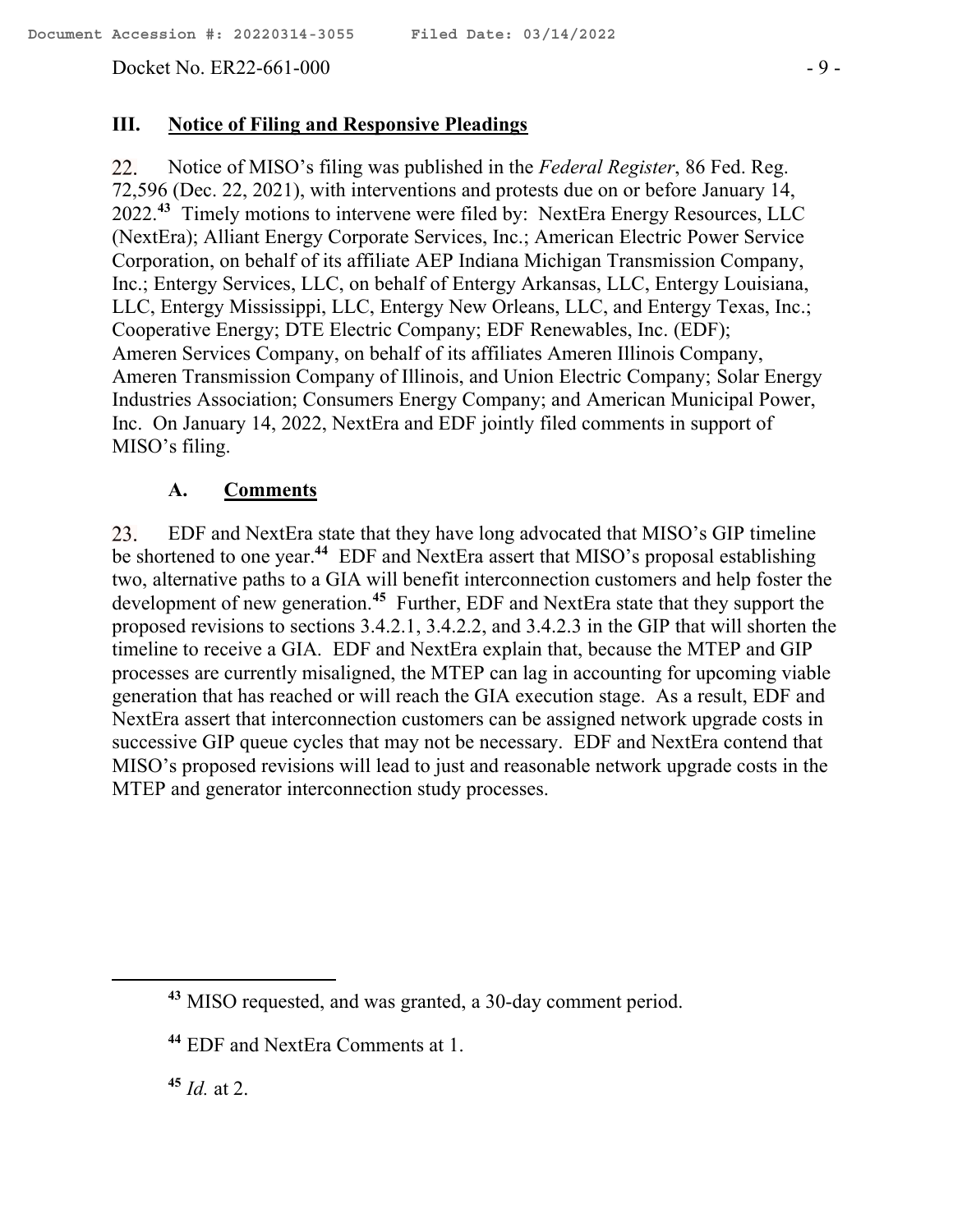Docket No. ER22-661-000 - 10 -

## **IV. Discussion**

 $\overline{a}$ 

# **A. Procedural Matters**

Pursuant to Rule 214 of the Commission's Rules of Practice and Procedure, 24. 18 C.F.R. § 385.214 (2021), the timely, unopposed motions to intervene serve to make the entities that filed them parties to this proceeding.

# **B. Substantive Issues**

We accept MISO's proposed revisions to Attachment X in its Tariff, effective 25. March 15, 2022, as requested. We find that MISO's proposed deviations from the Commission's *pro forma* LGIP, evaluated under the independent entity variation standard, accomplish the purposes of Order No. 2003 by fostering increased development of economic generation by reducing interconnection costs and time and by encouraging needed investment in generator and transmission infrastructure. **46** We also find that MISO's proposed Tariff revisions are just, reasonable, and not unduly discriminatory or preferential because they will shorten the length of MISO's GIP timeline, help increase the overall efficiency of MISO's generator interconnection study process, and improve the alignment between MISO's GIP and MTEP processes.

26. We find that MISO's proposal to create a Default Path and Optional Path to GIA execution is just and reasonable because it offers greater flexibility for projects in the DPP study cycle by providing each interconnection customer a choice between a more timely path to GIA negotiations with less cost certainty or a less timely path with more cost certainty entering into GIA negotiations, based on its preferences. Under the proposed Default Path, interconnection customers can accelerate the execution of GIAs to within approximately one year of starting the DPP study process, with the understanding that their assigned costs may be refined in the final interconnection facilities study report. MISO's proposal also allows interconnection customers to elect the Optional Path, which postpones the start of the GIA negotiation period until issuance of the final interconnection facilities study report. Accordingly, we find that MISO's proposal affords interconnection customers the ability to choose their own path among the paths presented in MISO's GIP to GIA execution, without undue discrimination or preference.

We find that MISO's other proposed changes are just and reasonable because they 27. improve the efficiency of MISO's generator interconnection study process. In particular, the proposed revisions regarding the model building and updating process should provide

**<sup>46</sup>** *See* Order No. 2003, 104 FERC ¶ 61,103 at P 12. The Commission applies an independent entity standard to evaluate RTO/ISO proposals for revisions to the procedures outlined in Order No. 2003. *See id.* PP 822, 827; Order No. 2003-A, 106 FERC ¶ 61,220 at P 759.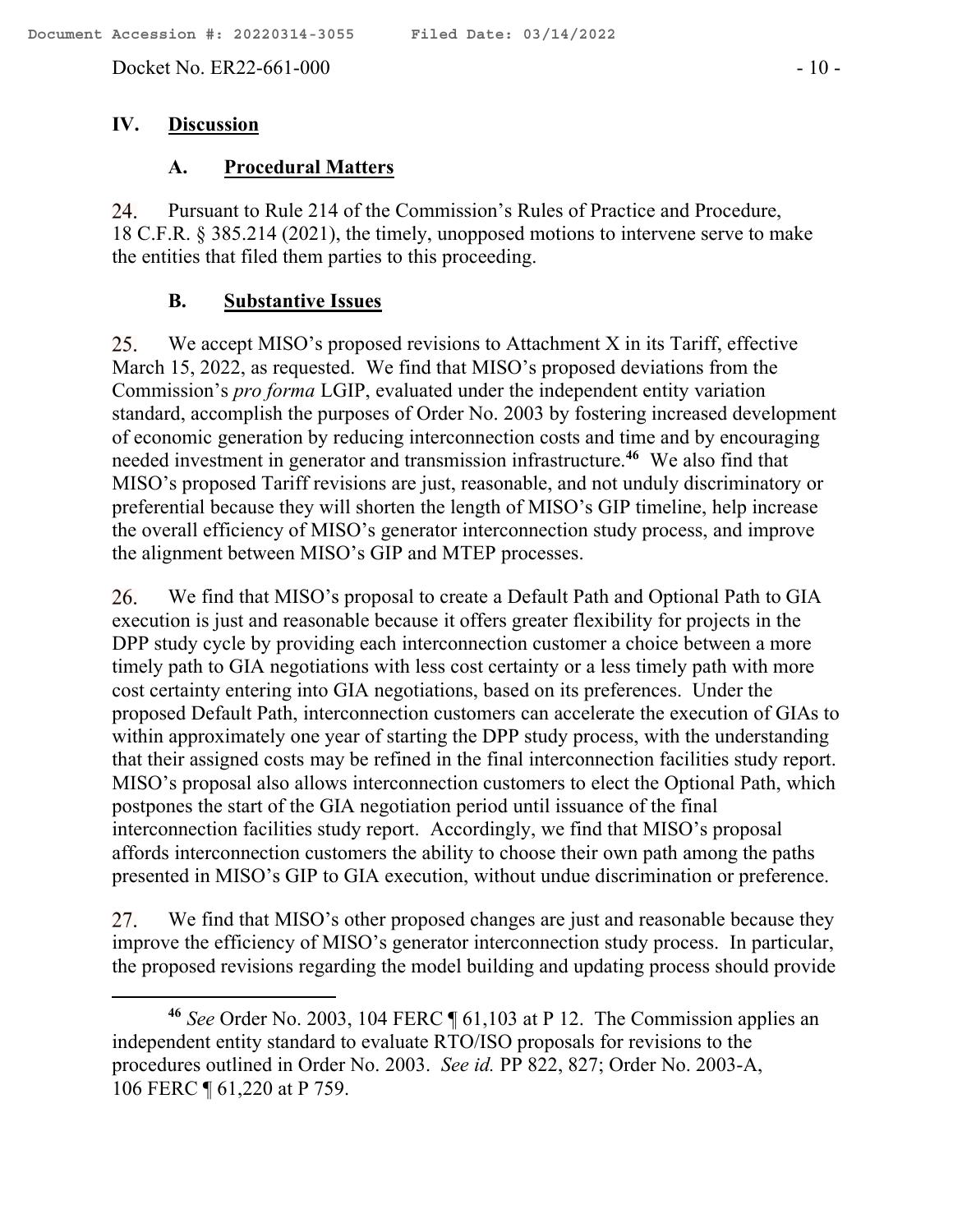### Docket No. ER22-661-000 - 11 -

MISO adequate time to develop and update study models while retaining firm timelines for model review. We find that MISO's proposed revisions that modify the number of days it has to complete the system impact studies that it performs in each DPP phase are appropriate because they more accurately reflect the time required to complete those studies. We find that MISO's proposal to allow interconnection customers to request that the facilities studies be initiated earlier in the study process, under certain conditions, is just and reasonable because it provides additional flexibility to customers and allows interconnection customers to proceed through the interconnection process expeditiously.<sup>47</sup> Further, MISO's proposal to shorten the negotiation period for the draft GIA and, as applicable, draft FCA(s) and/or MPFCA(s) (from 60 calendar days to 40 business days) and to implement a concurrent, rather than sequential, agreement execution window (compressing the window from 90 to 45 calendar days) will enable interconnection customers to obtain executed agreements more expeditiously.

28. Finally, we find MISO's proposed transition procedures to be a just and reasonable method for transitioning from its current GIP to the revised GIP. MISO proposes that all interconnection requests will proceed under the revised GIP if the requests have not begun the final system impact study in DPP Phase III as of the effective date of the proposed Tariff revisions, i.e., March 15, 2022. We find that using this transition point is just and reasonable because it allows the majority of interconnection customers in MISO's queue to avail themselves of the new flexibilities without adverse disruptions to the study of their interconnection requests.

### The Commission orders:

MISO's proposed Tariff revisions are hereby accepted, effective March 15, 2022, as requested, as discussed in the body of this order.

By the Commission.

 $(S E A L)$ 

 $\overline{a}$ 

Kimberly D. Bose, Secretary.

**<sup>47</sup>** Proposed MISO, Tariff, attach. X, §§ 7.3.1 & 7.3.3.4.